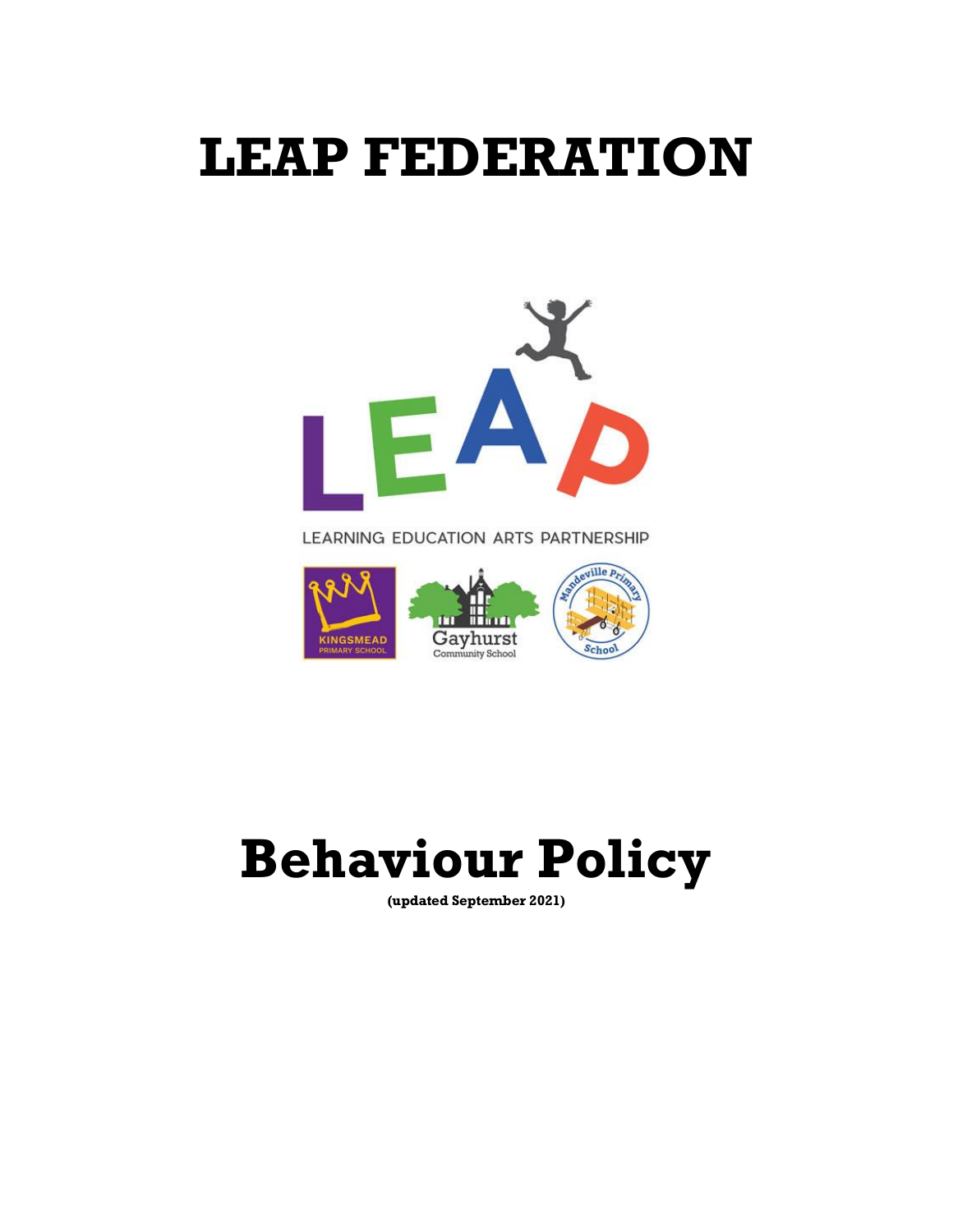# **BEHAVIOUR POLICY**

The aims of the policy are as follows:

- To practice a whole federation approach to behaviour management with care and consistency.
- To share with children, parent/carers and Governors the school rules, rewards and consequences.
- To create an environment in which good behaviour and learning are priorities.
- To reward children who follow the school rules.
- To strengthen home-school links by reporting on behaviour.

# **Statement of intent**

Our federation's ethos is to promote children's moral, social, emotional and personal development so that they may become caring members of the community, and that will in turn enhance their ability to become effective learners. We believe that a positive approach to behaviour management helps children develop their own self worth and therefore increase their ability to fully access the life of the school. We take a positive approach to behaviour and support children in developing an intrinsic understanding of rules and expectations and how these are vital for the whole community.

This policy gives teachers the structure necessary to effectively manage pupils' behaviour, create a positive classroom climate and increase academic success. It gives pupils the responsibility for managing their own behaviour through being presented with choices, making decisions and understanding the consequences. It gives parents guidelines as to what is expected of their child, and enables them to have consistent feedback on their child's behaviour.

# **Staff responsibilities**

- To set out clearly with the children, the class rules, rewards and consequences
- To inform parent/carers of class/school rules, rewards and consequences.
- To practise class/school rules, rewards and consequences with care and consistency to reward children who follow the rules.
- To report to the senior management team and parent/carer on behaviour patterns.

# **Children's responsibilities**

- To follow class/school rules in **all** areas of the school.
- To know that by not following class/school rules, they are choosing a consequence.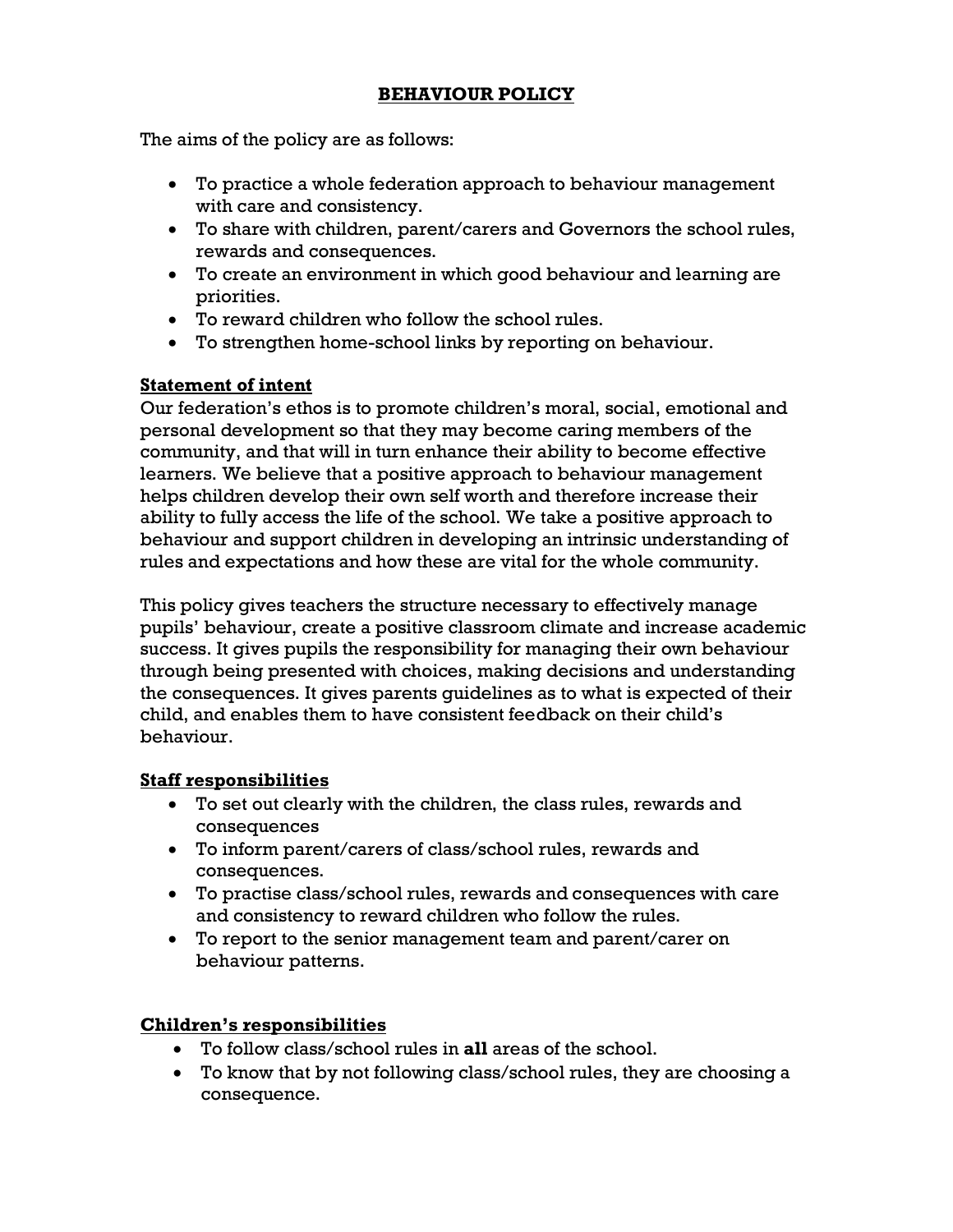# **Parents/Carers responsibilities**

- To support class/school rules, rewards and consequences in discussion with their children and staff.
- To meet with staff and senior management to discuss behaviour patterns when requested and to work with school to implement support strategies (particularly when these involve home and school)

All three schools in the federation, Kingsmead, Gayhurst and Mandeville, share the aims of their policy and all practice will be in line with this policy and the core practices. They may adapt features of the behaviour systems to meet the needs of their context.

# **Rules**

The aim of the rules is to allow children to understand what is expected of them. It is necessary that these rules are actively modelled, taught and recognised by the teacher. For example, if a child is following instructions the teacher will model the expected behaviour by saying 'well done you are following instructions'. The emphasis is always on choice. If a child breaks a rule it should be explained that they are choosing not to follow the rules.

# **Rewards**

The system of positive assertive discipline and its chance of success rely on the recognition of rewards. The use of praise is central to this approach. It means that adults have to be very vigilant and recognise achievements and children that are following the rules. Praise can take many difficult forms. It could simply be 'well done'; it could also be a symbol like thumbs up or a pat on the back.

The following are examples of rewards:

- 1. Praise.
- 2. Sticker / Certificates
- 3. Reward token (green or gold)
- 4. Activity choice
- 5. Golden Time

# **Awards**

Awards are given every week in assembly - children being given awards receive a certificate in recognition of good learning behaviour. This certificate is to be taken home and celebrated with their family. This is also celebrated across LEAP schools in the weekly newsletter

# **Tokens** (Green Points / Gold Crowns)

Tokens are awarded for outstanding learning behaviour in the classroom, conduct in the playground and around the school. Children who display excellent conduct in this way are awarded tokens by members of staff and praised for making us proud of them. Each class has a box and the children put the tokens into this and watch it fill up over the week. Each week, the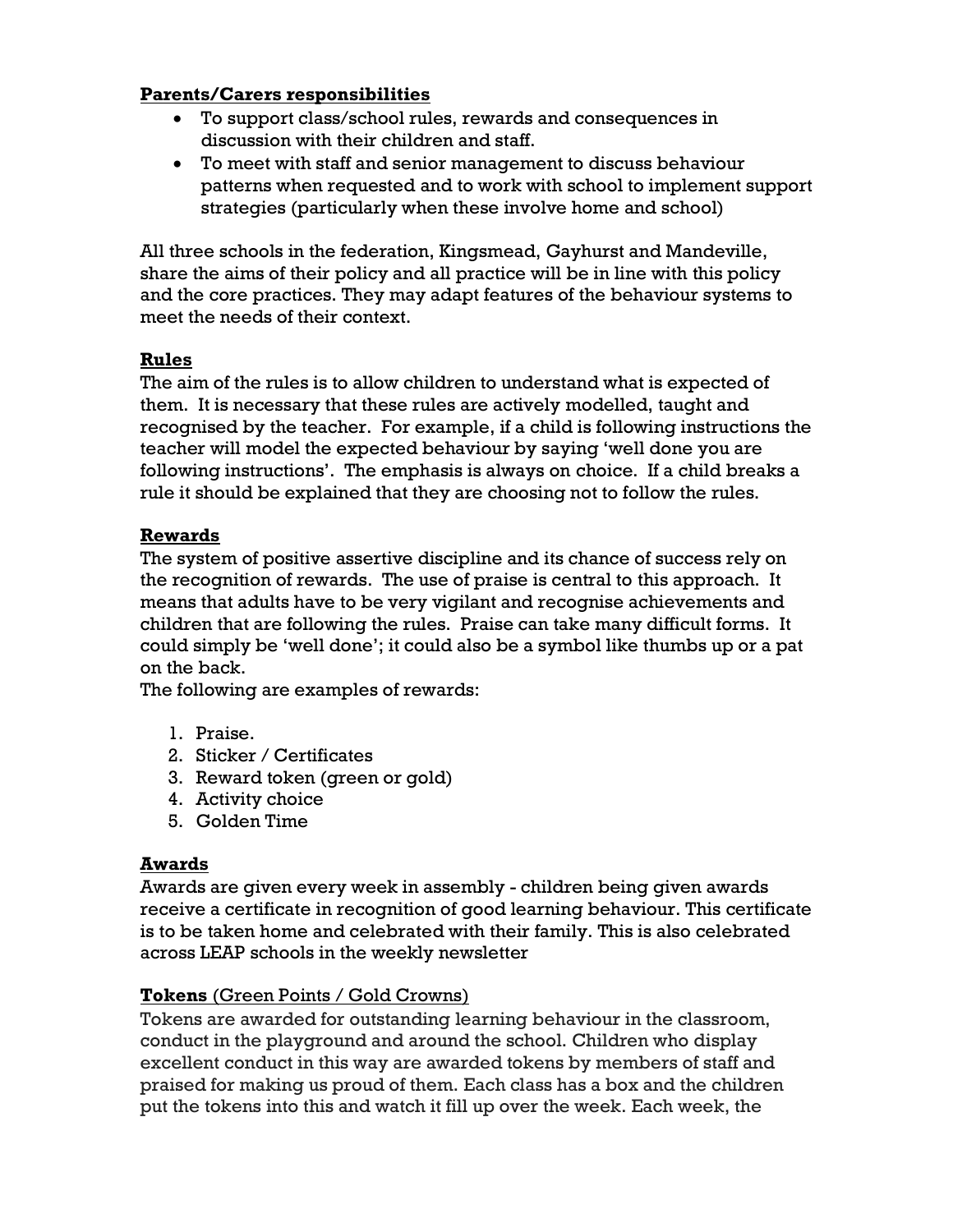tokens are counted and, during an assembly, we announce the winning class who takes the award for the week (this maybe different in different phases e.g. a cup in KS2 and a teddy in KS1/EYFS). In this way children are earning rewards for their class and classes develop a group drive towards improving behaviour.

Individual teachers may also operate whole class reward systems as long as these are in addition to whole school systems. For example, where classes fill a button jar or achieve a specific target and these are rewarded with a treat chosen by the class and/or teacher.

## **Consequences**

We use the *Stay on Green* system for day to day management of behaviour. It is a visual aid that charts the school's sanction system and supports the school rules and is directly linked to the reward of Golden Time.

The 'Stay on Green' system works as follows: Every child has a pouch in their classroom that is displayed on the wall. They start every day with a green card. A child can then receive a different coloured card if they are not doing the right thing but are always given the chance to correct their behaviour and move back to green. The card system works as follows:

Verbal Warning  $-$  A teacher will give a warning to the child that a specific behaviour needs to stop. This is repeated before any of the following cards are given (in the case of extreme breach of school rules this may not be possible).

Blue Card 1– If behaviour has not improved, a blue card is put into the pouch in the classroom and the child has 2 minutes in a timeout chair in the classroom, which acts a space for reflection and the child to consider how to make an improvement.

Blue Card  $2$  – If behaviour has not improved, a second blue card is put into the pouch in the classroom and the child spends another 5 minutes in the timeout chair for reflection.

Yellow – If behaviour has not improved, a yellow card is put into the pouch in the classroom and the child spends 10 minutes in another class, again to encourage reflection.

Red – If a child does not correct their behaviour after a yellow card, the next stage is a red card. At this point, a member of the senior leadership team (Headteacher, Deputy Head or Assistant Head) will discuss the behaviour with the child and they will complete a reflection sheet. A letter and a copy of the reflection sheet, will go home to parents/carers at the end of the day. An additional copy is posted to the child's home address. If a child receives three red cards then parents/carers meet with a school leader to discuss this; should they reach five red cards then a meeting will be arranged with the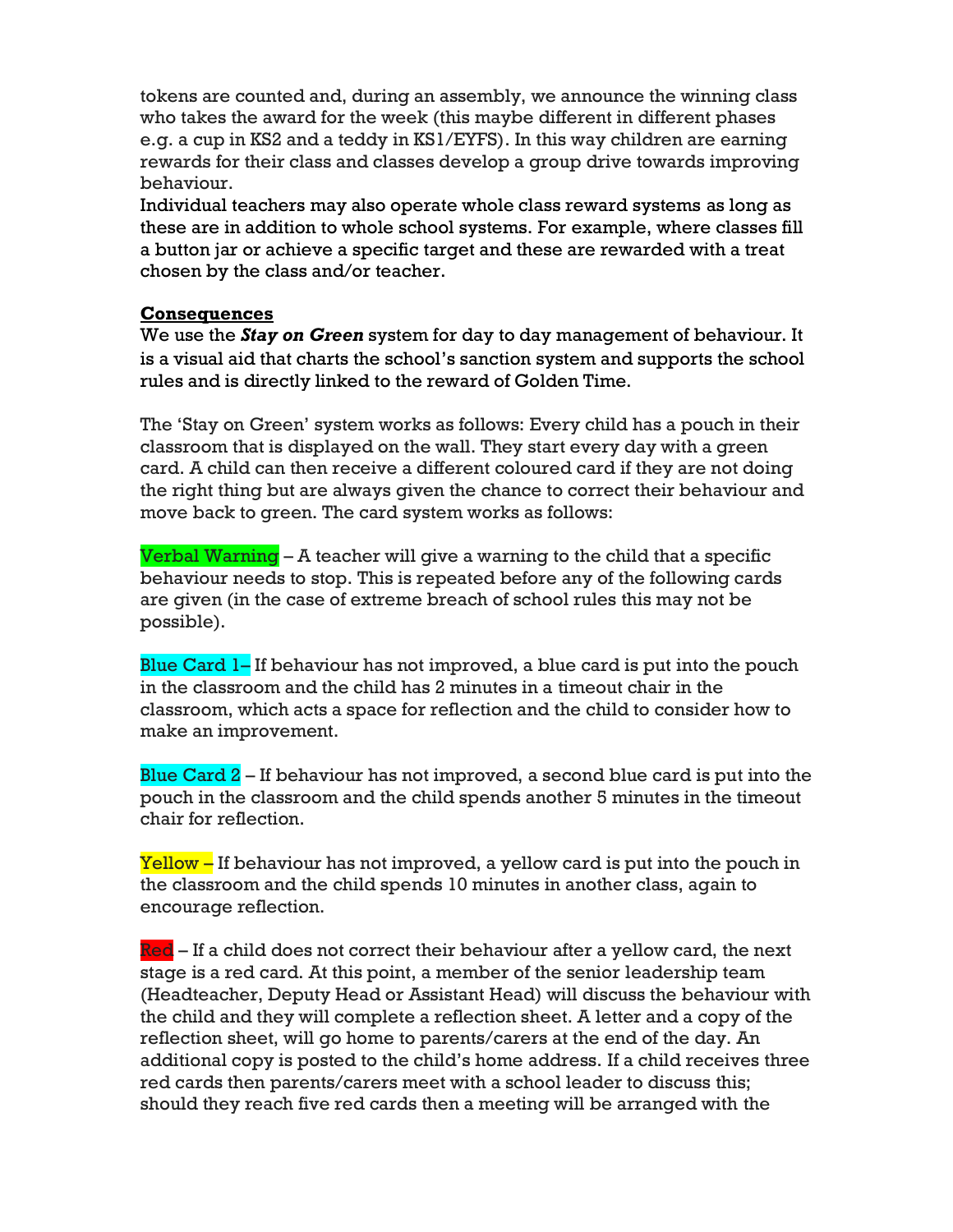Deputy Headteacher or the Headteacher. If a child receives six red cards, the child may be excluded from their class for a day.

In cases where children are struggling to follow the school rules, additional support is put into place. This can include learning mentor support, a behaviour support plan, a PSP (pastoral support plan) or home/school book to involve parents/ cares in supporting. It may also involve referral to outside agencies such as the REU (Re-engagement Unit). This support is tailored to the individual child and regularly monitored and reviewed.

All red cards are analysed and patterns of certain types of behaviour (e.g.: racism, bullying or sexual behaviour) are used to inform provision for the child and to monitor types and patterns of behaviour to inform whole school planning. A red card analysis takes place termly and is reported to Governors. (for more information regarding types of behaviour see Appendix 1 and Appendix 2 and refer to LEAP CP policy)

The use of restraint will only ever be used as a last resort or response to an emergency situation. The use of reasonable force is only necessary to prevent a pupil:

- Injuring themselves or others.
- Causing damage to property.
- Serious disruption of a lesson or refusal to leave a classroom.

Where restraint has been necessary, the incident must be logged in the 'Restraint record' file. Parents/carers will be informed when a restraint has occurred. Complaints relating to the use of physical intervention will be reported to and investigated by the Executive Head Teacher.

**In cases of violence or extreme behaviour that puts staff, children or the child themselves at risk,** the child will go straight to a red card without going through the card system. The ultimate sanction is exclusion from school for a period of days (fixed term exclusion) or permanently. This is at the discretion of the Executive Headteacher.

# **Nursery**

Children in the Nursery will be introduced to the idea of rules, rewards and consequences. The children will be encouraged to think and discuss with staff about the choices they make with their behaviour. Due to the developmental stage of the children the focus in the nursery will be on clear rules and expectations that the children need to understand. They will have clear rewards and consequences, which will be age related.

# **Special Educational Needs**

This system does not always meet the needs of children with significant emotional and behavioural difficulties. It does however allow boundaries and clear expectations to be set. Children on the SEN Register with emotional and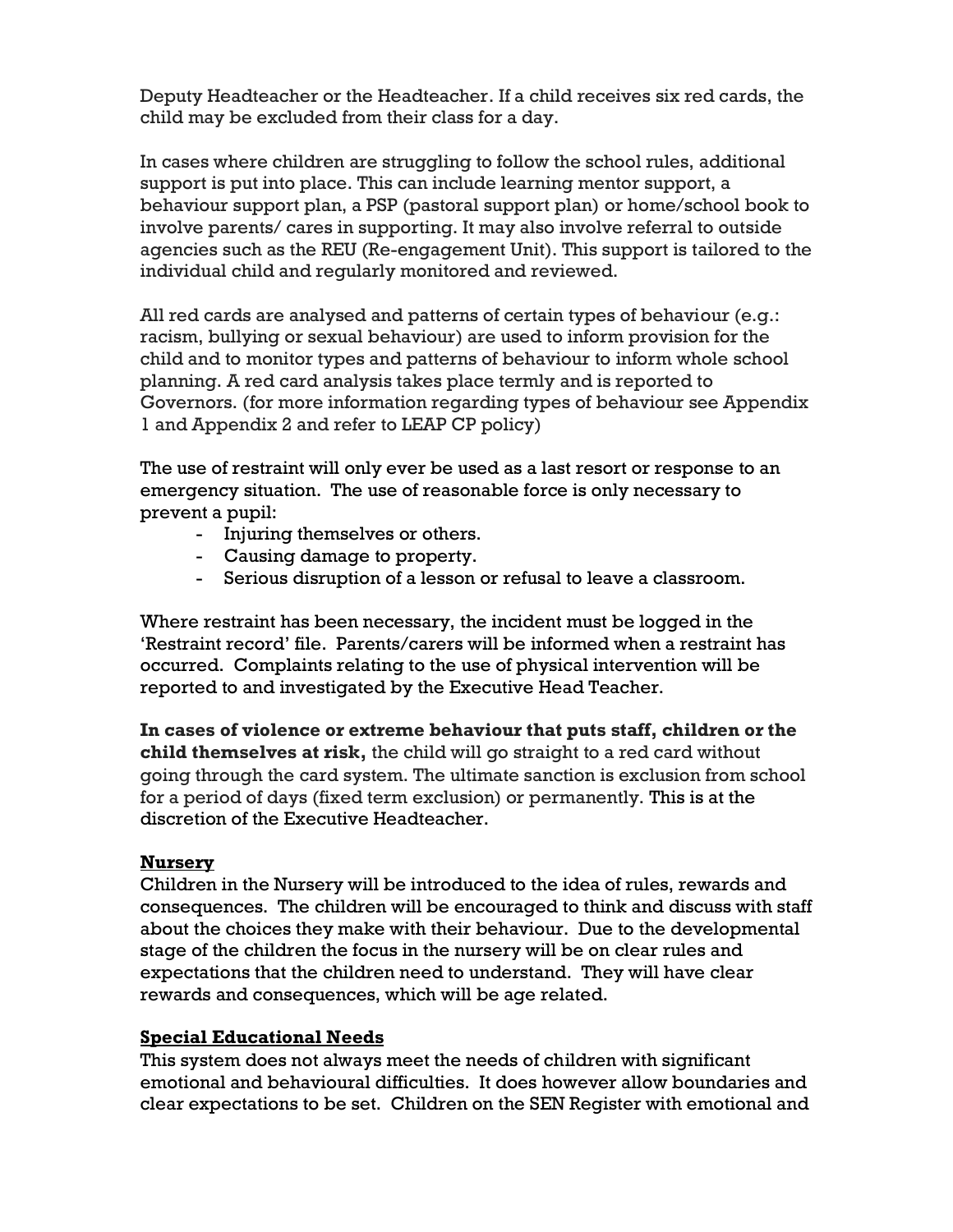/or behavioural difficulties will still be part of the whole school system for behaviour, however it is necessary to be realistic about their ability to fully participate in it. With this in mind small targets will be set with these children to help move them toward the whole school system. This will be achieved through individual education plans using small steps that feed into the whole school system for rewards. If behaviour continues to be a concern a child may need a more detailed plan which is reviewed more regularly and involves input from other agencies. This is called an Individual Support Plan and may be supported by a behaviour flow chart which informs all involved staff and the child and parents/carers what the consequences are for different behaviours and how to manage presenting behaviour in a consistent way that is understood by all.

# **The role of the Senior Leadership Team**

There is a nominated member of the Senior Leadership Team on behaviour duty each day. They are available to respond to behaviour concerns and will come to the classroom if requested. Senior Leaders are responsible for issuing red cards and this is at their discretion after weighing up the available evidence. They will also follow up by contacting the parent/carer, either through the red card system or additionally by telephone or arranging a meeting as required.

## **The role of outside agencies**

We are, on a regular basis, in discussion with the Educational psychologist, Hackney Education Re Engagement Unit (REU) and other relevant professionals (e.g. CAMHS, Traveller Team) on both individual children and whole school issues. Parents/Carers will be asked for permission if other agencies are involved from outside school.

Within the LEAP Federation there are also Specialist Behaviour Teachers who can provide advice and programmes for support with regards to individual children's behaviour

# **Review Monitoring**

Classroom organisation and management is key in promoting positive behaviour. LEAP schools therefore maintain a positive learning environment and this is regularly monitored. School rules are displayed throughout each school and rewards and consequences are on display in classrooms. In addition, each classroom has a dedicated reflection or time out area where children experiencing behaviour difficulties have time to reflect and consider ways in which to improve their behaviour.

Inclusion Team meetings review individual children's behaviour needs, develop targets and strategies and allocate behaviour support such as *Anger Management* group work or *Circle of Friends* work as well as taking new referrals from staff regarding behaviour concerns.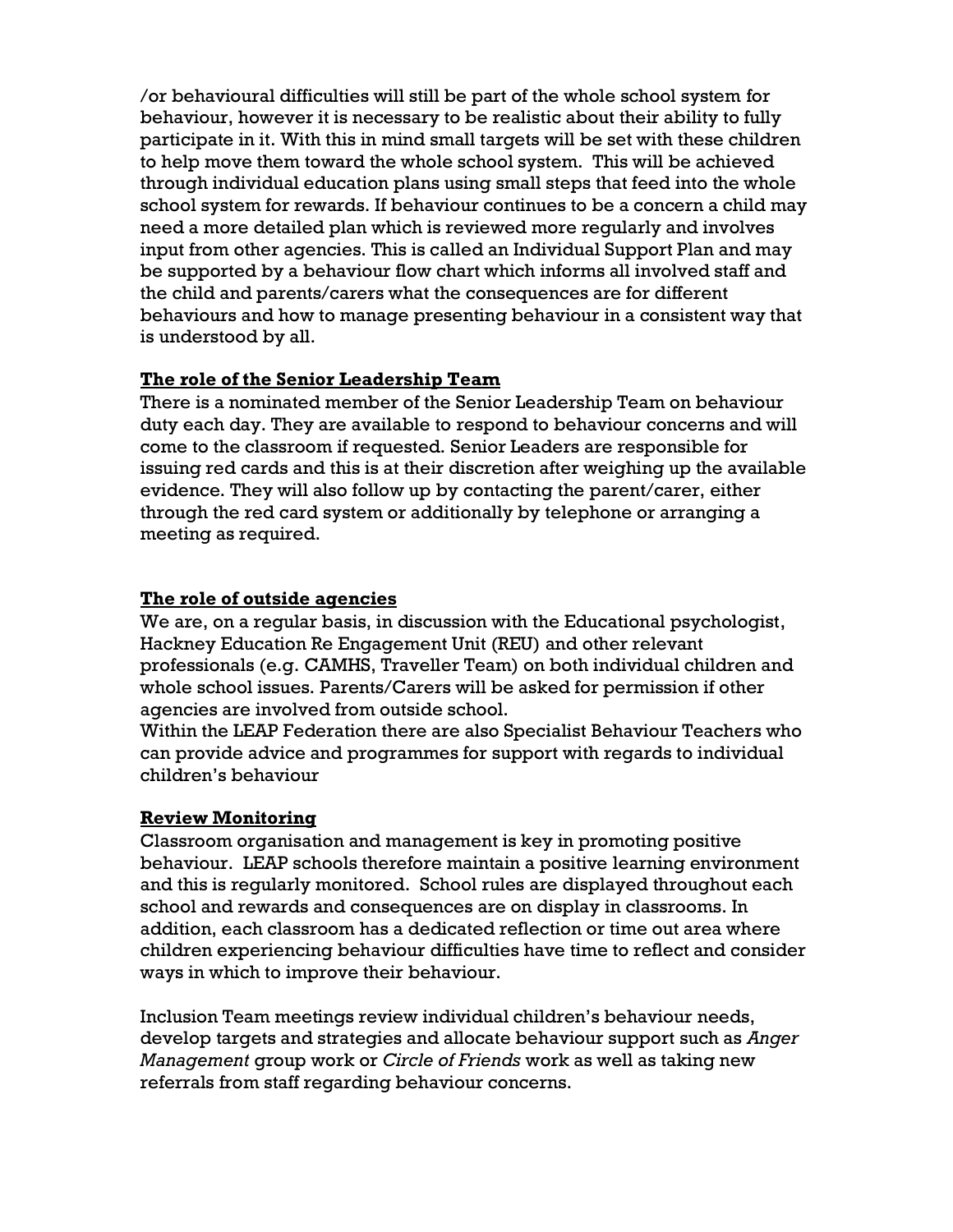Learning Mentors monitor progress towards targets during 1:1 and group sessions and contribute to behaviour plans. Children's individual behaviour targets are reviewed at least termly.

Behaviour for learning is a regular focus of whole school CPD to ensure that policies and procedures are up-to-date and being implemented consistently and effectively. This will allow for discussion and review of existing practices and highlights what is working and what is not. In this way approaches to managing behaviour are reviewed and updated to ensure that they are effective and meet the needs of our children.

Written: September 2021 Review planned: July 2022

Head Teacher: Chair of Governors: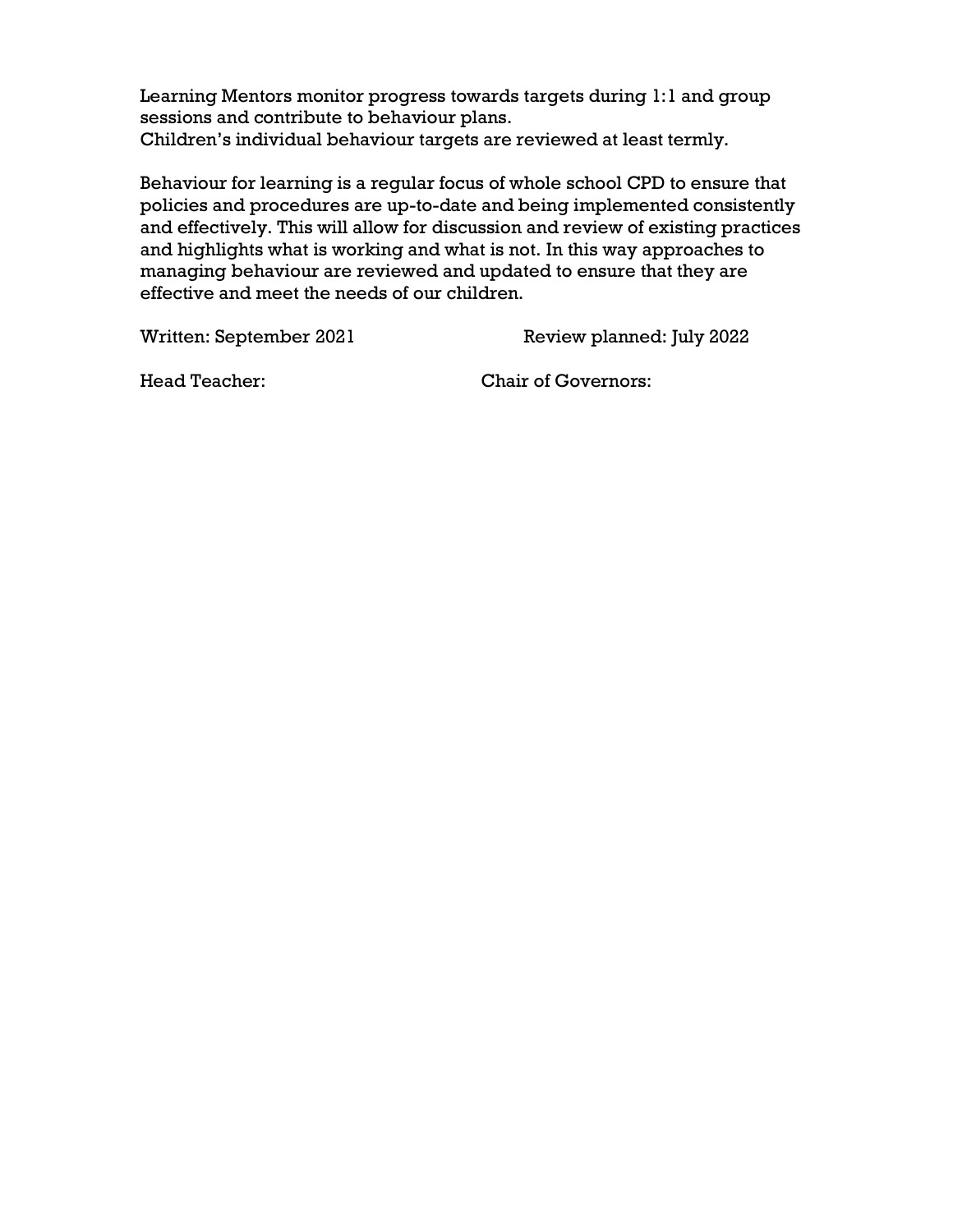## **APPENDIX ONE**

LEAP Anti-bullying document:

#### **Context:**

Bullying is a complex problem involving the bully and the victim as well as the whole school community. Bullying is always regarded as unacceptable and any cases of bullying are treated as serious. Our federation's ethos is to promote children's moral, social, emotional and personal development so that they may become caring members of the community, and that will in turn enhance their ability to become effective learners. Teaching and learning can only take place effectively in a safe caring environment. Our aim must be to achieve this within our school environment.

#### **Definition:**

Bullying can be defined as "behaviour by an individual or a group, repeated over time that intentionally hurts another individual either physically or emotionally". (DfE "Preventing and Tackling Bullying", July 2017)

Bullying can include name calling, taunting, mocking, making offensive comments; kicking; hitting; taking belongings; producing offensive graffiti; gossiping; excluding people from groups and spreading hurtful and untruthful rumours.

This includes the same unacceptable behaviours expressed online, sometimes called online or cyberbullying. This can include: sending offensive, upsetting and inappropriate messages by phone, text, instant messenger, through gaming, websites, social media sites and apps, and sending offensive or degrading photos or videos.

Bullying is recognised by the school as being a form of peer on peer abuse. It can be emotionally abusive and can cause severe and adverse effects on children's emotional development.

## **Forms and types of bullying covered by this policy**

Bullying can happen to anyone. This policy covers all types and forms of bullying including:

- Bullying related to physical appearance
- Bullying of young carers, children in care or otherwise related to home circumstances
- Bullying related to physical/mental health conditions
- Physical bullying
- Emotional bullying
- Sexual bullying
- Bullying via technology, known as online or cyberbullying
- Prejudicial bullying (against people/pupils with protected characteristics):
	- o Bullying related to race, religion, faith and belief and for those without faith
	- $\circ$  Bullying related to ethnicity, nationality or culture
	- o Bullying related to Special Educational Needs or Disability (SEND)
	- $\circ$  Bullying related to sexual orientation (homophobic/biphobic bullying)
	- o Gender based bullying, including transphobic bullying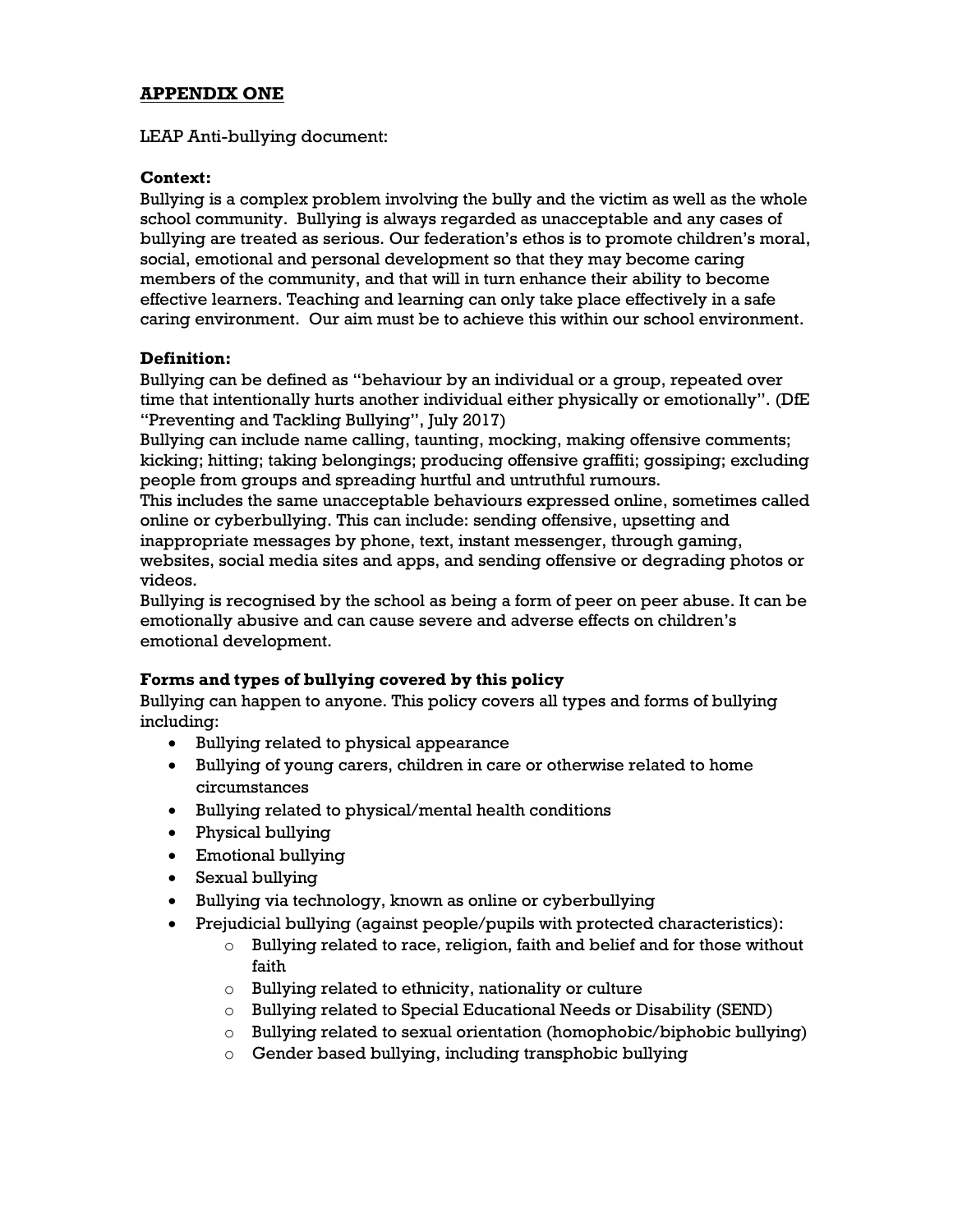The LEAP federation recognises that all forms of bullying, especially if left unaddressed, can have a devastating effect on individuals; it can create a barrier to learning and have serious consequences for mental wellbeing.

By effectively preventing and tackling bullying our school can help to create a safe and disciplined environment, where pupils are able to learn and fulfil their potential.

## S**trategies for the Prevention of Bullying:**

## **Around the school**

- Consistent implementation of the school rules.
- Anti-bullying week each year and termly assemblies on this topic.
- Openly discuss differences between people that could motivate bullying, such as: children with different family situations, such as looked after children or those with caring responsibilities, religion, ethnicity, disability, gender, sexuality or appearance related difference.
- All staff modelling a caring and positive ethos between all members of the school community.
- Actively create "safe spaces" for vulnerable children and young people.
- Displays and posters around school clearly identify who children can talk to if they have any concerns.

## **In the classroom**

- Similarities and differences, understanding bullying, accessing help, stereotypes, conflict resolution and developing empathy are explicitly taught in Jigsaw PSHE Piece 2 'Celebrating Difference.'
- Friendships, appropriate boundaries, accessing help, conflict resolution, managing changing relationships, relationship with self and relationships with technology are explicitly taught in Jigsaw PSHE Piece 5 'Relationships.'

# **In the playground**

- Staff in the playground are clear on school procedures about behaviour.
- Staff model positive playground interactions with children.

# **Reporting Incidents of Bullying:**

## **Children**

- Children should report any incident experienced or observed by them immediately to an adult or another child.
- If a child sees someone being bullied they should not join in or watch but try to help the victim or get an adult.
- Tell someone at home.

# **Lunch-time Staff**

- Report to Senior Leadership Team (SLT) any bullying behaviour reported to you or observed by you, on that day, or during the time that the incident is taking place.
- Always report any behaviour that you feel may be bullying behaviour or children that you feel may be at risk from bullying behaviour.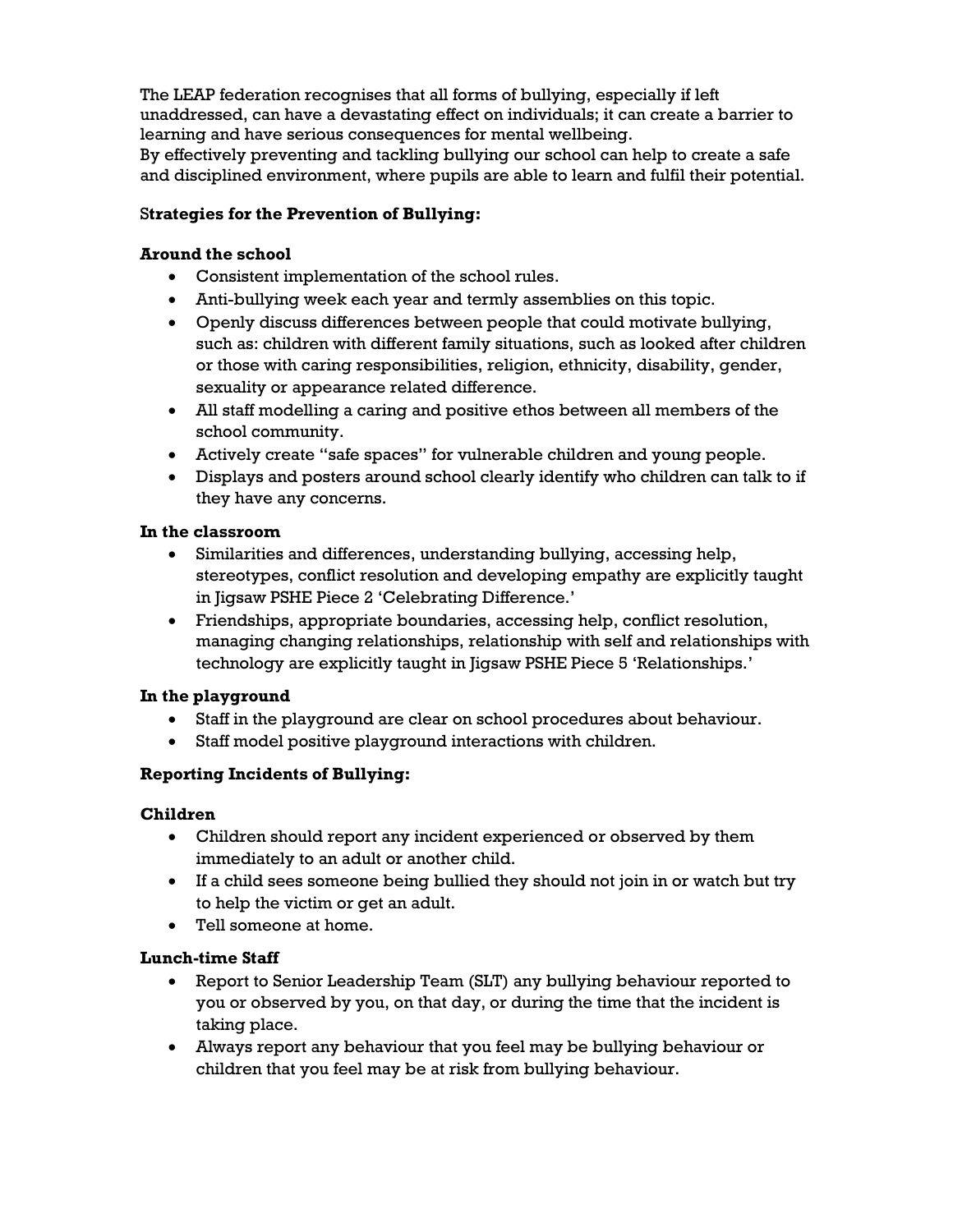## **Teachers**

- Report to SLT any bullying behaviour reported to you or observed by you, on that day, or during the time that the incident is taking place.
- Always report any behaviour that you feel may be bullying behaviour or children that you feel may be at risk from bullying behaviour.

## **Parents/Carers**

- Listen to your child and encourage them to talk about school.
- If your child tells you that they are being bullied at school OR you feel that it may be happening, please report it to a member of staff immediately.
- Agree to ensure a time to meet again with the teacher to ensure it has stopped.
- Do not deal with the issue on your own, as bullying is a whole school responsibility.

## **Responding to bullying:**

The following steps may be taken when dealing with all incidents of bullying reported to the school:

- If bullying is suspected or reported, the incident will be dealt with immediately by the member of staff who has been approached or witnessed the concern.
- $\bullet$  The school will provide appropriate support for the person being bullied  $$ making sure they are not at risk of immediate harm and will involve them in any decision making, as appropriate.
- The headteacher/Designated Safeguarding Lead (DSL) or another member of leadership staff will interview all parties involved.
- The DSL will be informed of all bullying issues where there are safeguarding concerns. The school will speak with and inform other staff members, where appropriate.
- The school will ensure parents/carers are kept informed about the concern and action taken, as appropriate and in line with child protection and confidentially policies.
- Sanctions, as identified within the school behaviour policy, and support will be implemented in consultation with all parties concerned.
- If necessary, other agencies may be consulted or involved, such as the police, if a criminal offence has been committed, or other local services.
- Where the bullying of or by pupils takes place off school site or outside of normal school hours (including cyberbullying), the school will ensure that the concern is fully investigated. If required, the DSL will collaborate with other schools. Appropriate action will be taken, including providing support and implementing sanctions in school in accordance with this policy and the school's behaviour policy.

## **Supporting pupils:**

Pupils who have been bullied will be supported by:

Reassuring the pupil and providing continuous pastoral support.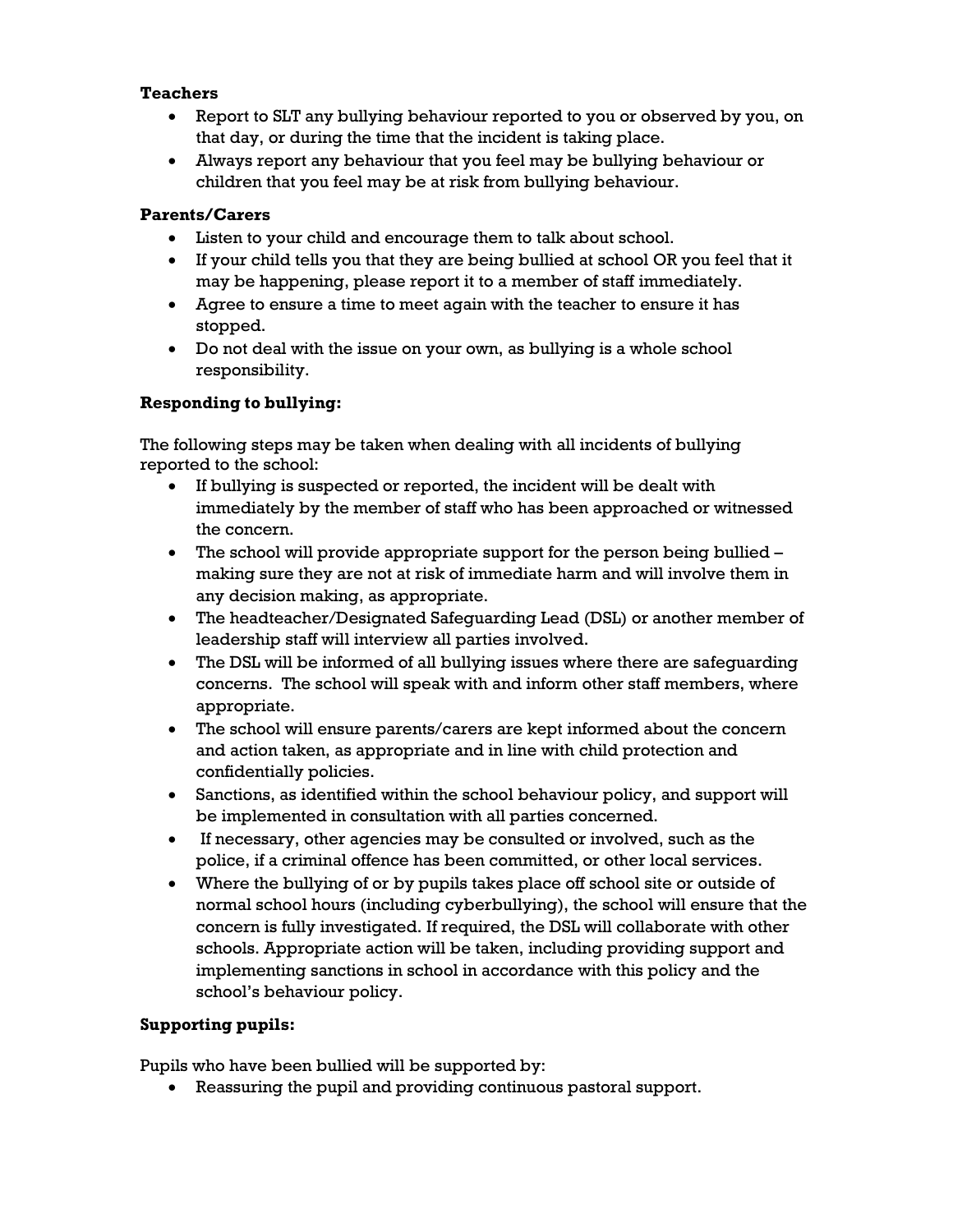- Offering an immediate opportunity to discuss the experience with their teacher, the designated safeguarding lead, or a learning mentor.
- Being advised to keep a record of the bullying as evidence and discuss how to respond to concerns and build resilience as appropriate.
- Working towards restoring self-esteem and confidence.
- Where necessary, working with the wider community and local/national organisations to provide further or specialist advice and guidance; this could include support through Early Help or Children Social Work Service, or support through CAMHS.

Pupils who have perpetrated bullying will be helped by:

- Discussing what happened, establishing the concern and the need to change.
- Informing parents/carers to help change the attitude and behaviour of the child.
- Providing appropriate education and support regarding their behaviour or actions.
- If online, requesting that content be removed and reporting accounts/content to service provider.
- Sanctioning, in line with school behaviour/discipline policy; this may include official warnings, removal of privileges (including online access when encountering cyberbullying concerns), and fixed-term or permanent exclusions.
- Where necessary, working with the wider community and local/national organisations to provide further or specialist advice and guidance; this may include involvement from the Police or referrals to Early Help, CAHMS.

This Anti-Bullying document is also informed by preventing and tackling bullying (Preventing and tackling bullying: Advice for head teachers, staff and governing bodies, July 2013, updated 2017), safeguarding (Working Together to Safeguard Children: A guide to inter-agency working to safeguard and promote the welfare of children, March 2013 and Keeping Children Safe in Education, 2018) and equality (Equality Act 2010: Advice for school leaders, school staff, governing bodies and local authorities, revised June 2014). The Jigsaw Programme meets all the outcomes in the PSHE Association Programmes of Study, 2017.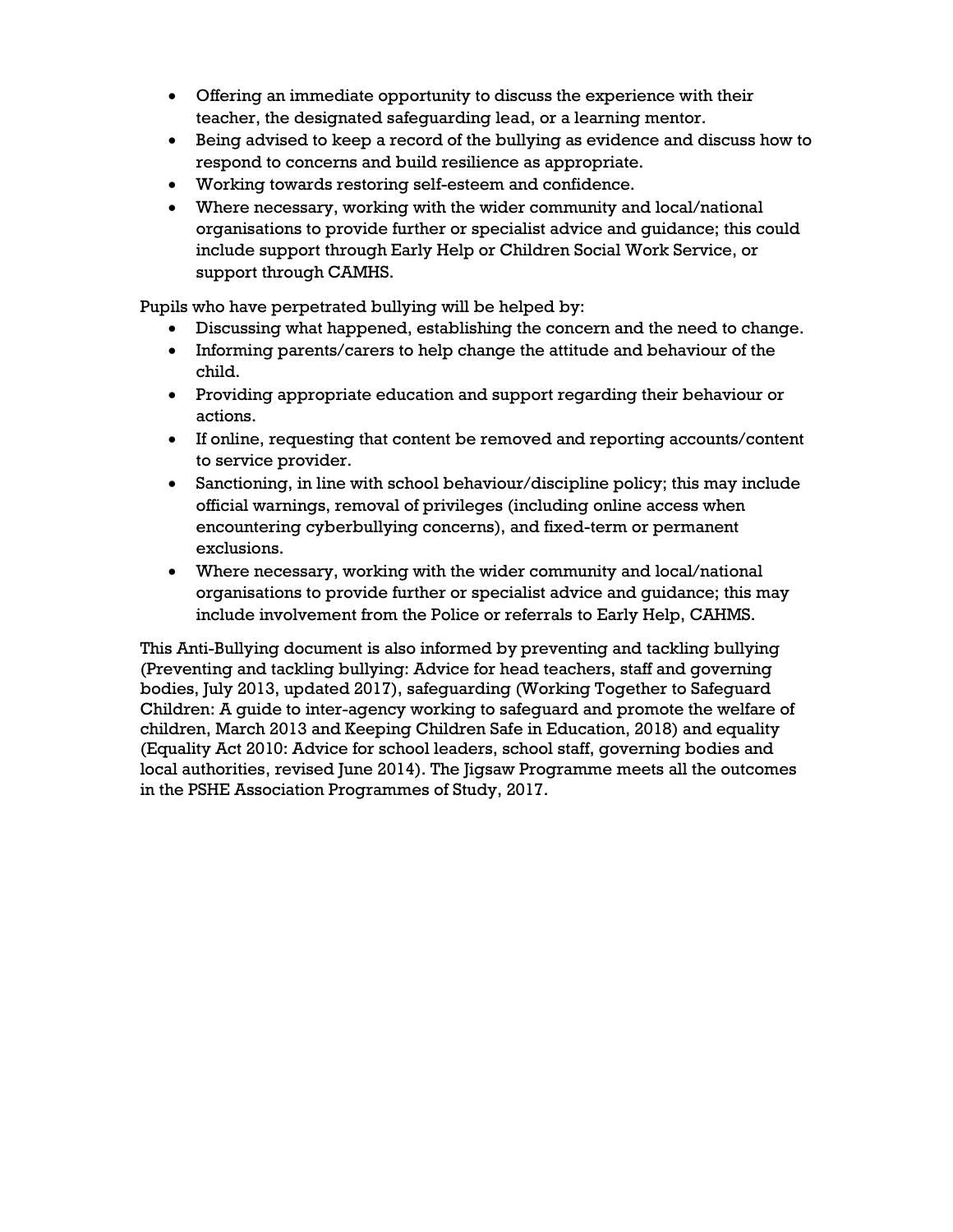#### APPENDIX TWO

#### LEAP Harmful Sexual Behaviour (HSB) document

#### Context:

We have a zero tolerance approach to sexual violence and sexual harassment, and therefore all sexual misconduct is treated extremely seriously. This is anything that involves sexual behaviour towards an adult or another child in the school. We understand that the 'victim' and the 'alleged perpetrator' can both be equally harmed by any sexualised behaviour and treat both as 'victims'. Our ethos is to promote a healthy attitude to all relationships, free from unwanted sexual behaviour. We want all children to feel safe and secure in school and able to tell an adult if anything happens to them.

#### Definition:

Sexual harassment is 'any unwanted conduct of a sexual nature' that can occur online and offline and both inside and outside the school. This can occur between any two children of any age and sex. Sexual harassment is likely to violate a child's dignity and/or make them feel intimidated, degraded or humiliated and/or create a hostile, offensive or sexualised environment.

Verbal behaviour can include:

- Telling sexual stories,
- Making lewd comments,
- Making sexual remarks about clothes and appearance
- Calling someone sexualised names
- Sexual 'jokes' or taunting
- Unwanted sexual comments/messages on social media

Physical behaviour can include:

- Deliberately brushing against someone
- Interfering with someone's clothes
- Displaying pictures, photos or drawings of a sexual nature
- Sharing of unwanted explicit material
- Sexual exploitation, coercion and threats

A sexual assault occurs if someone intentionally touches another person and the touching is sexual. This can cover a wide range of behaviours and can include:

- Kissing someone without their consent
- Touching a person's bottom, breasts, genitalia
- Upskirting (a criminal offence)

#### S**trategies for the Prevention of HSB (Sexual violence and harassment):**

#### **Around the school**

- Consistent implementation of the school rules.
- Discussion of healthy relationships during SRE week